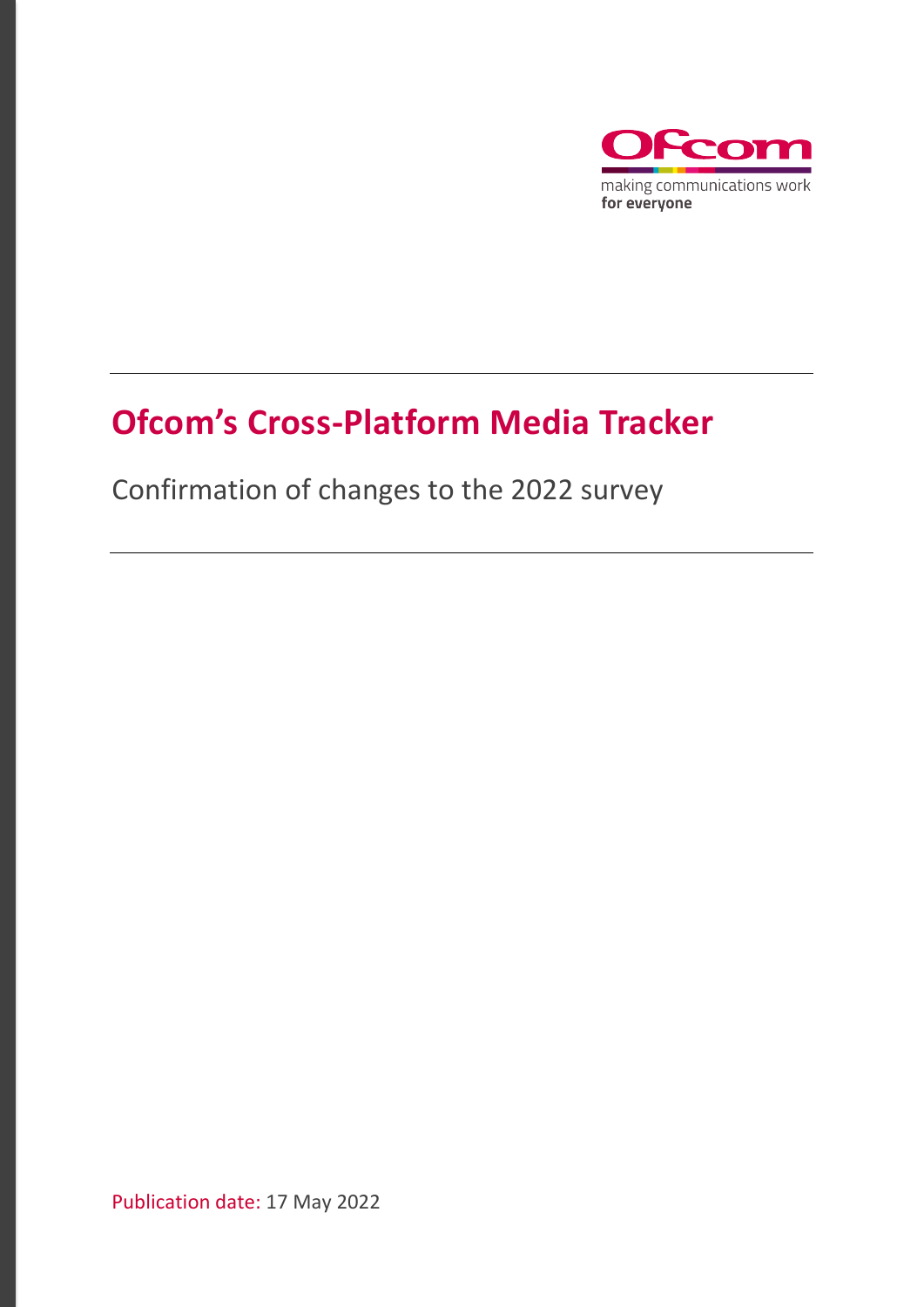## **Overview**

Whilst most Covid restrictions have now been lifted in the UK, we have decided it would still be advisable to delay returning to face-to-face fieldwork until the next wave (2024) for the crossplatform media tracker. Cases still remain high and there may be some reticence in answering the door to interviewers and conducting the questionnaire on the doorstep. We are also confident that alternative methodologies, such as those used in 2020, can still retrieve accurate data from a balanced sample.

Following the notification of changes we published in April, this document confirms the alternative methodology that we will use to complete fieldwork this year, the impact this will have on the 2022 data set, as well as the changes to the questionnaire for 2022. This also takes into account the cognitive testing we have done for both surveys.

#### **A summary of changes – in brief**

The sample for the adults survey will increase slightly to a representative sample of 2,330 UK adults.

For the adults survey, a mixed mode method 50% online and 50% post-to-web and post-to-post will replace the 50% face-to-face and 50% online design used prior to 2020. The 'post-to' element will help specifically target the roughly 6% of UK adults who are not online.

The teens survey will remain 100% online, however our sample will increase from 500 children aged 12-15 to 1,000 children aged 12-15.

We have made the following changes to the adults survey:

- Some questions have been removed to streamline the survey after a review of our needs. This is particularly the case for the demographic questions and questions around device use.
- Some question areas or formats have been updated to ensure they remain relevant. This is particularly the case for the online and on-demand section, as well as the advertising section.
- New questions have been added in order to enhance understanding in some areas of the questionnaire.

In the teens survey, we have made changes to the online and on-demand section and added in new questions around harm and offence on broadcast TV. In addition, we have incorporated some new questions on representation and portrayal, and opinions of PSB services.

Further information on our changes can be found below. If you have any queries about this survey or the changes made, please email [market.research@ofcom.org.uk.](mailto:market.research@ofcom.org.uk)

#### **Background to survey**

The Cross-Platform Media Tracker is a biennial survey that explores UK adults' attitudes and opinions towards television and radio broadcasting, and related areas such as programme standards, advertising and regulation. There is also a separate, but related, survey which explores the attitudes of teens, which focuses more specifically on television and on-demand.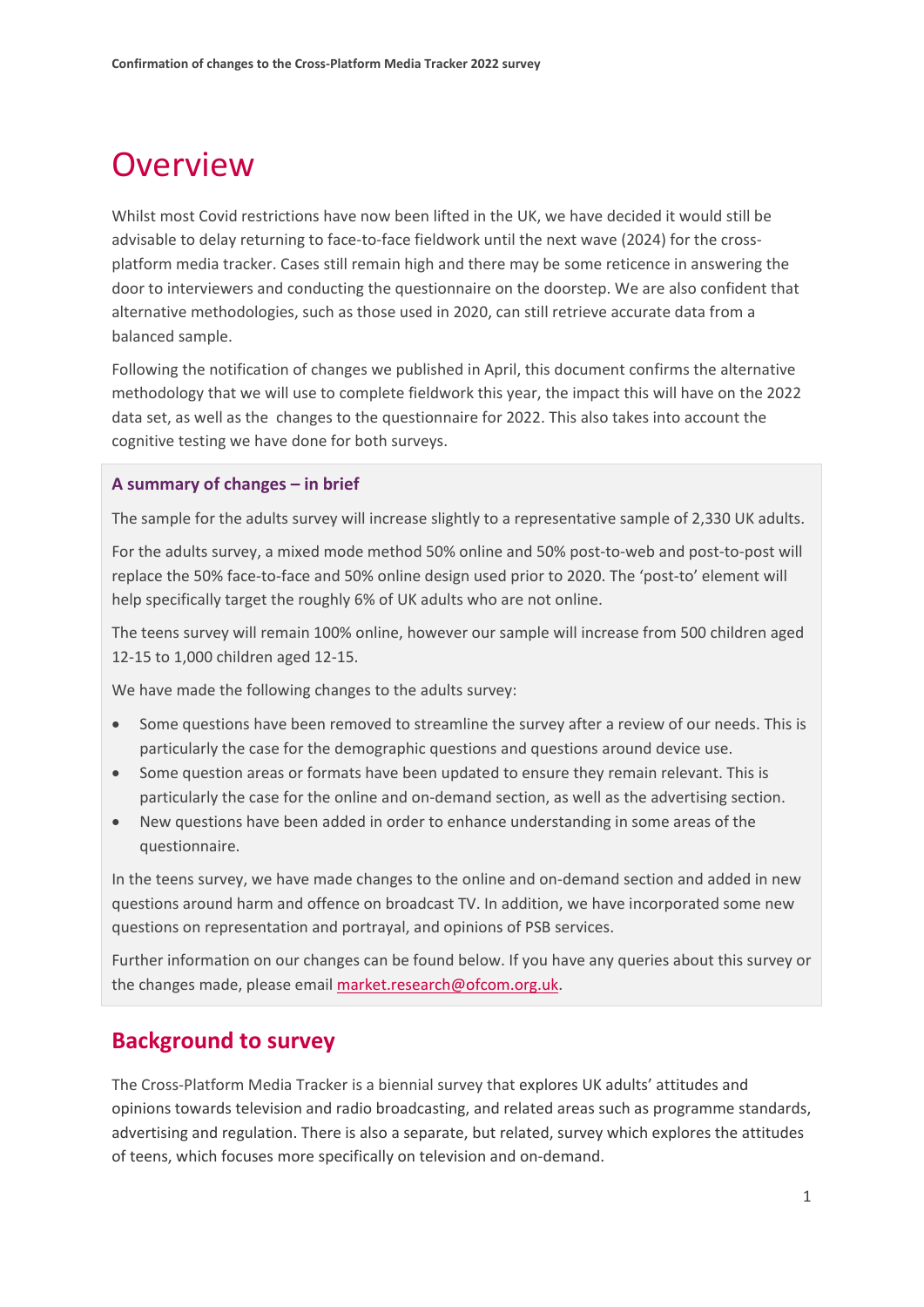The research findings from Ofcom's Media Tracker study provide a valuable source of information on consumers' attitudes and help inform Ofcom's work on broadcasting standards. Under the Communications Act 2003, Ofcom has a duty to draw up, and from time-to-time revise, a Code for television and radio services, covering programme standards. This includes the protection of under-18s, the application of generally accepted standards to provide adequate protection from the inclusion of harmful or offensive material, sponsorship, product placement in television programmes, and fairness and privacy.

# Methodology

## **Methodology used for 2022**

Up until 2020, the methodology used for the adults survey was a mixed mode combination of inhome face-to-face interviews and online survey completion. The outbreak of Covid-19 prevented the face-to-face element from continuing from 2020 onwards, so for the 2020 study, as fieldwork had already commenced prior to the outbreak of Covid-19, the sample was comprised of online, face-toface and telephone methodologies.

In 2022, the methodology will be altered again. The methodology will now be 50% online and 50% post-to-web and post-to-post. The 'post-to' approach will help ensure we reach both low and noninternet users. Fieldwork will commence in late Spring 2022 and a second wave of fieldwork will be undertaken in late Autumn 2022. The nationally representative sample will also increase slightly from 2,000 to 2,330 UK adults.

The teens survey will remain 100% online in 2022, however our sample will increase from 500 children aged 12-15 to 1,000 children aged 12-15.

### **Impact on 2022 data**

As an official statistic, this survey provides longitudinal data which helps us understand how behaviours and attitudes shift over time. The change in methodology means that we may not be able to directly compare trend data to previous years. We will be evaluating the extent of this once fieldwork is complete.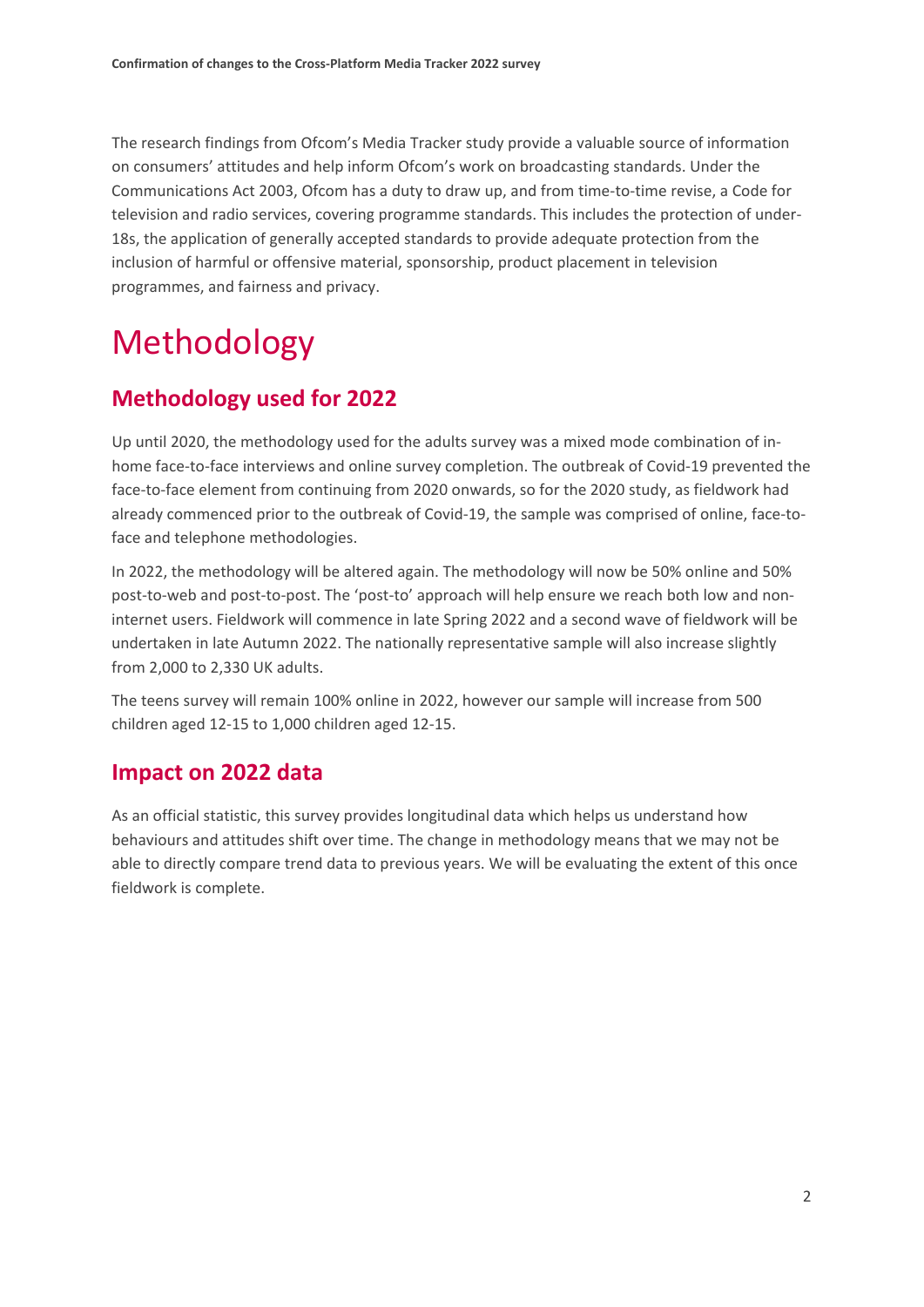## Changes to the Adults Tracker questionnaire

## **3.1 Questions removed**

Below are the questions we have removed for the 2022 survey. Please note that question numbers refer to the 2020 questionnaire.

#### **Demographics**

These questions are no longer necessary for analysis purposes, so we will not need respondents to provide this information for the 2022 survey, as it is advised by the Market Research Society not to ask for any personal information unless it is relevant and necessary for the purposes of the research.

- **QO1** asking respondents what their national identity is
- **QO6** asking respondents with poor vision which specific sight issue they have
- **QO7** asking respondents with poor hearing which specific hearing issue they have
- **QO9** asking respondents about their home ownership status
- **QO15** asking respondents for their total household income
- **QO16** asking respondents about their use and knowledge of technology

#### **TV section**

- **QA2** asking respondents how many TVs they own. This information is captured by the Technology Tracker.
- **QA2i** asking respondents whether any of their TVs are smart TVs. This information is captured by the Technology Tracker.
- **QA7** asking respondents with a set top box receiver whether their set top box receiver has been connected to a broadband service in the last 12 months. This is no longer necessary as we merge viewing on set top boxes to viewing on streaming boxes/sticks.
- **QA8** asking respondents with satellite TV whether they pay a subscription or only receive freeto-air channels. This is no longer necessary as we ask about satellite TV provider and this information can be derived from that.
- **QA10** and **QA11** asking respondents which media devices they have connected to a TV set and/or broadband in the last 12 months. This information is captured by the Technology Tracker.
- **QA12** asking respondents which games consoles they have in their household. This information is captured by the Technology Tracker.
- **QA13** and **QA14** asking respondents which games consoles they have connected to a TV set and/or broadband in the home in the last 12 months. This is no longer relevant as we no longer ask any follow-up questions relating to specific services viewed on games consoles.
- **QA15i** and **QA17** asking respondents which communications devices they have connected to a TV set and/or broadband in the last 12 months. This information is captured by the Technology Tracker.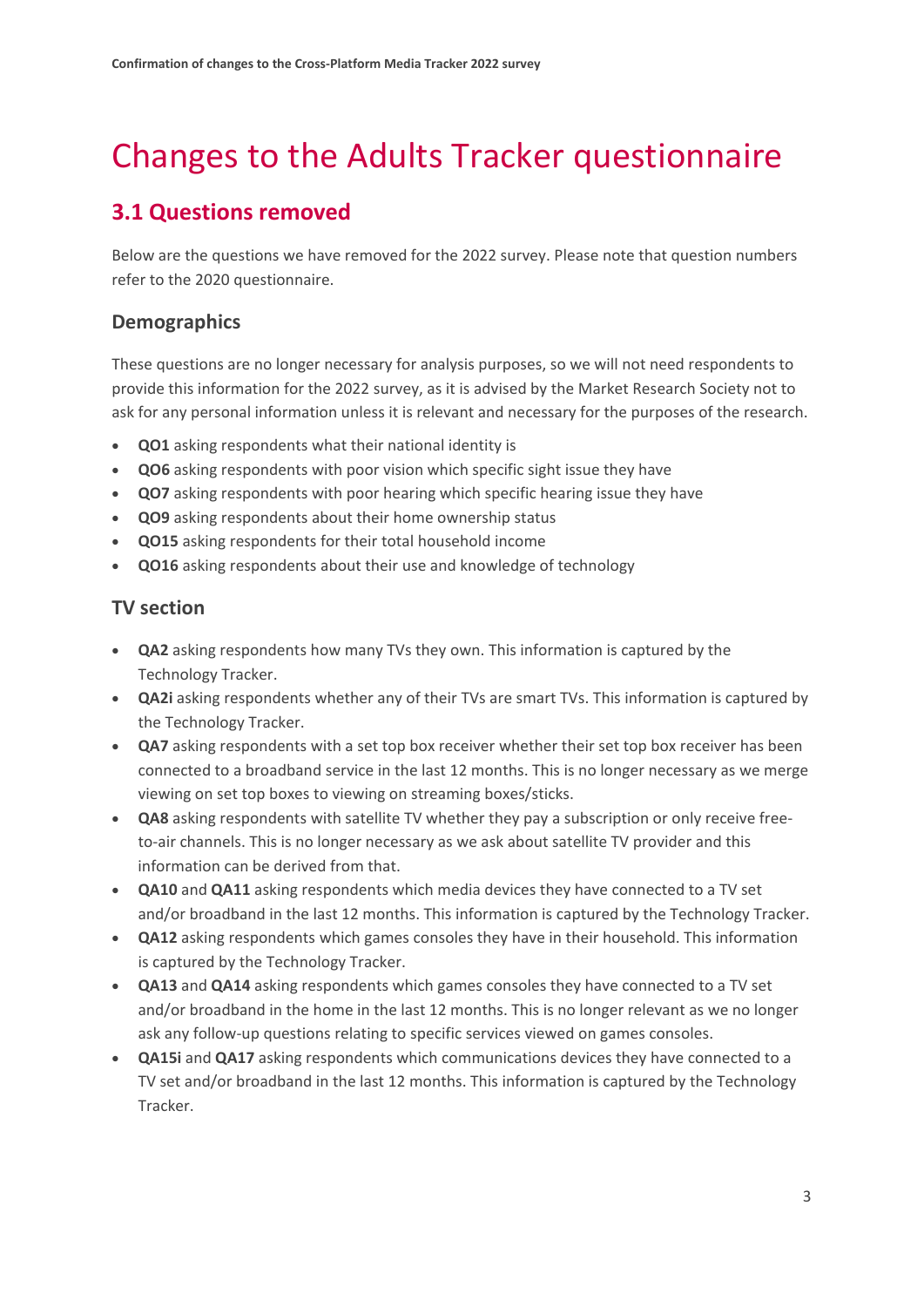- **QA20** asking respondents which types of broadcast content they view on different kinds of communications devices. This is no longer relevant as we now ask about live broadcast TV having been watched on any device, not just a TV set.
- **QA21** asking respondents whether they have watched YouTube in the last 12 months. Online videos are no longer relevant to this research, only video on-demand.
- **QA22** asking which types of services their Smart TV has been used for. This is no longer relevant as we now ask about live broadcast TV having been watched on any device, not just a TV set.
- **QA23** asking respondents who watch broadband catch-up services the specific reasons why they watch broadcast catch-up services. This information is collected on other Ofcom tracking projects.
- **QA24** asking respondents who watch broadcast catch-up services the main reason why they watch broadband catch-up services. This information is collected on other Ofcom tracking projects.

#### **TV advertising section**

• **QC5** asking respondents with concerns about payday loan advertising what specific concerns they have about payday loan advertising on TV. Payday loan advertising is less of a specific concern and we have instead replaced it with questions about more recent concerns, which are detailed in the new questions section below.

#### **Privacy section**

We will no longer ask specifically about privacy and intrusion on this survey, as our questions about specific harms and offences on TV are now open-ended, meaning any concerns about privacy can be covered there instead – alongside other key concerns such as violence, nudity and bad language.

- **QJ1** asking respondents whether they agree with a set of statements about the rights of TV and radio broadcasters to broadcast programmes which scrutinise the lives of celebrities, public figures and members of the public
- **QJ2, QJ3 & QJ4** asking respondents which sources (e.g. print media, TV) they feel are the most, second most and third most intrusive into the lives of people in the public eye
- **QJ5, QJ6 & QJ7** asking respondents which sources (e.g. print media, TV) they feel are the most, second most and third most intrusive into the lives of members of the general public

#### **Online and on-demand section**

The online and on-demand section of this survey is changing substantially; more detail can be found in Section 3.2: Questions with substantial amends.

• **QL4** asking respondents who have seen something of concern on on-demand services in the last 12 months whether they also found it offensive. We are removing this question as the On-Demand Programme Service Rules do not differentiate between offence or concern in ondemand viewing; therefore it is not necessary to ask about both.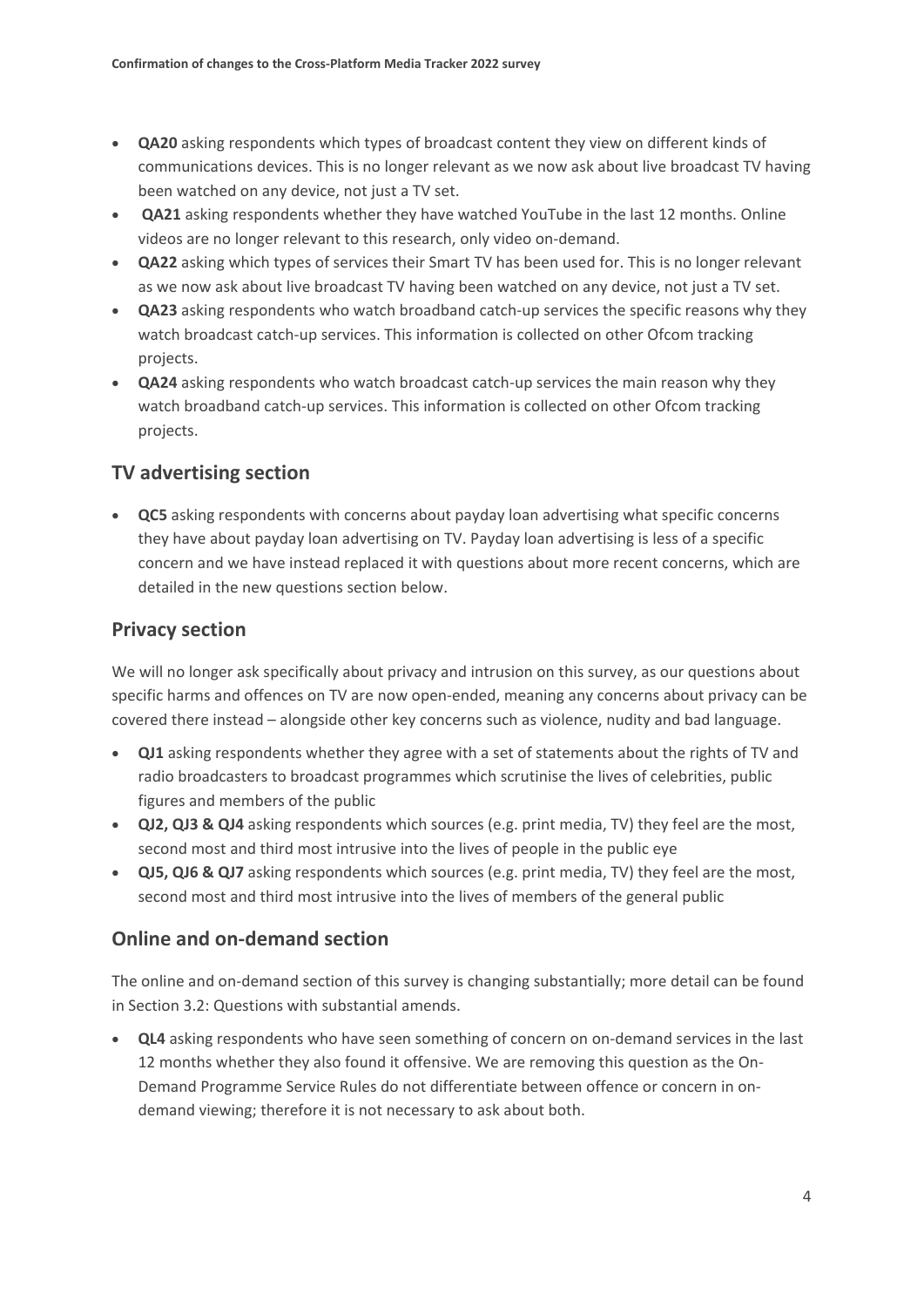• **QL6** asking respondents which device they were using to watch the offensive content they viewed on on-demand services. This is no longer relevant to ask here as we are only interested in the service used, rather than the device.

#### **On-demand regulation section:**

These questions are being removed as they are no longer relevant to the types of services we ask about.

- **QM5** asking respondents whether they have noticed any reporting tools while using online or on-demand TV services
- **QM5a** asking respondents who have noticed any reporting tools while using online or ondemand TV services which services they have seen these on
- **QM6** asking respondents who have noticed any reporting tools while using online or on-demand TV services whether they have ever used them

#### **ODO – device-based content regulation:**

This section has been cut as it is no longer relevant to this survey and online gaming is covered by other surveys.

- **QN2** asking respondents whether they regularly play online games
- **QN3** asking respondents whether they have seen anything to cause them concern while online gaming
- **QN4** asking respondents what kinds of things caused them concern while online gaming

### **3.2 Questions with substantial amends**

We have also edited some of the questions in the tracker.

#### **General changes**

- Some questions have now been made open-ended to allow respondents more freedom to describe their specific concerns about harmful (QF9) or offensive (QF2) programming, or advertising (QC3), or on how TV programmes have improved (QB2) or got worse (QB3). We have also made a question around which third party body was complained to regarding concerns about on-demand services (QL8) open-ended, to allow more options for the respondent.
- Questions relating to who is responsible for regulation for TV, radio and online and on-demand services will be updated with revised lists of organisations for respondents to choose from.

#### **Demographics**

• **QA1**, asking respondents whether they have and use broadband at home, will now ask about internet access at home, as some may use alternative methods such as mobile data or satellite internet.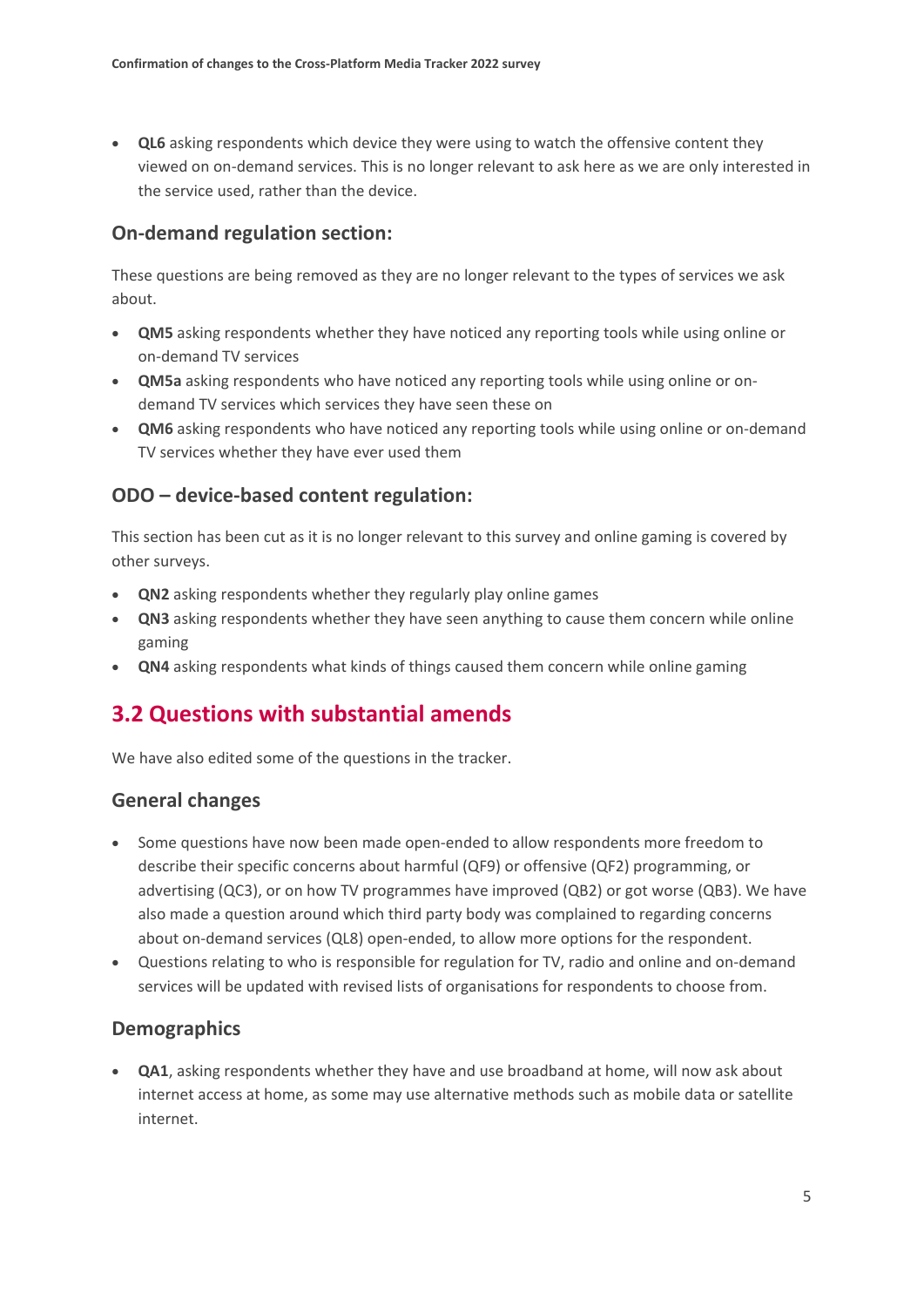- **QA6**, asking respondents which TV service they consider the main way they watch TV, will now ask which TV service they consider their main way of watching live broadcast TV, as this is more relevant to this section of the questionnaire which is focused on live broadcast TV.
- **QA19**, asking respondents about different viewing activities will have some options altered slightly, with the first (live broadcast TV) now including live TV watched on a broadcaster ondemand service. Following cognitive testing, instead of condensing the online video code into one, we have decided to remove it altogether as it is no longer relevant to this survey.
- **QO12**, asking respondents whether there are any children under 18 in the household, will now ask whether there are any children under 16 in the household. This is to be consistent with other questions in the survey.

#### **TV programmes**

• The description of TV live at the time of broadcast in the TV Programmes section has now been updated to include live TV watched on a broadcaster on-demand service.

#### **Advertising**

• **QC4**, asking respondents what types of advertising they have concerns about, has now been updated to add adverts making environmental claims and adverts during children's programming.

#### **TV: protection of children**

• **QE4**, asking about the watershed, has been updated to only be asked of participants 18 years old or older, as the watershed is designed to protect those under 18 year olds.

#### **TV: harm and offence**

• The descriptions of harm and offence have now been updated to help respondents differentiate the two terms more clearly.

#### **Radio**

• **QG1**, asking about radio listening, has been updated to include community radio and to only cover radio listened to in the last 12 months

#### **Online and on-demand/Online and on-demand regulation of services:**

The online and on-demand section of this survey is changing substantially, with a change in the type of content we ask about here. None of the questions will be comparable to previous years data, however the changes are intended provide a clearer picture of experiences of concerning content on video-on-demand services and opinions about regulation.

The description of online or on-demand content in the ODO section will change to focus specifically on content on broadcaster catch-up services and subscription on-demand services – rather than the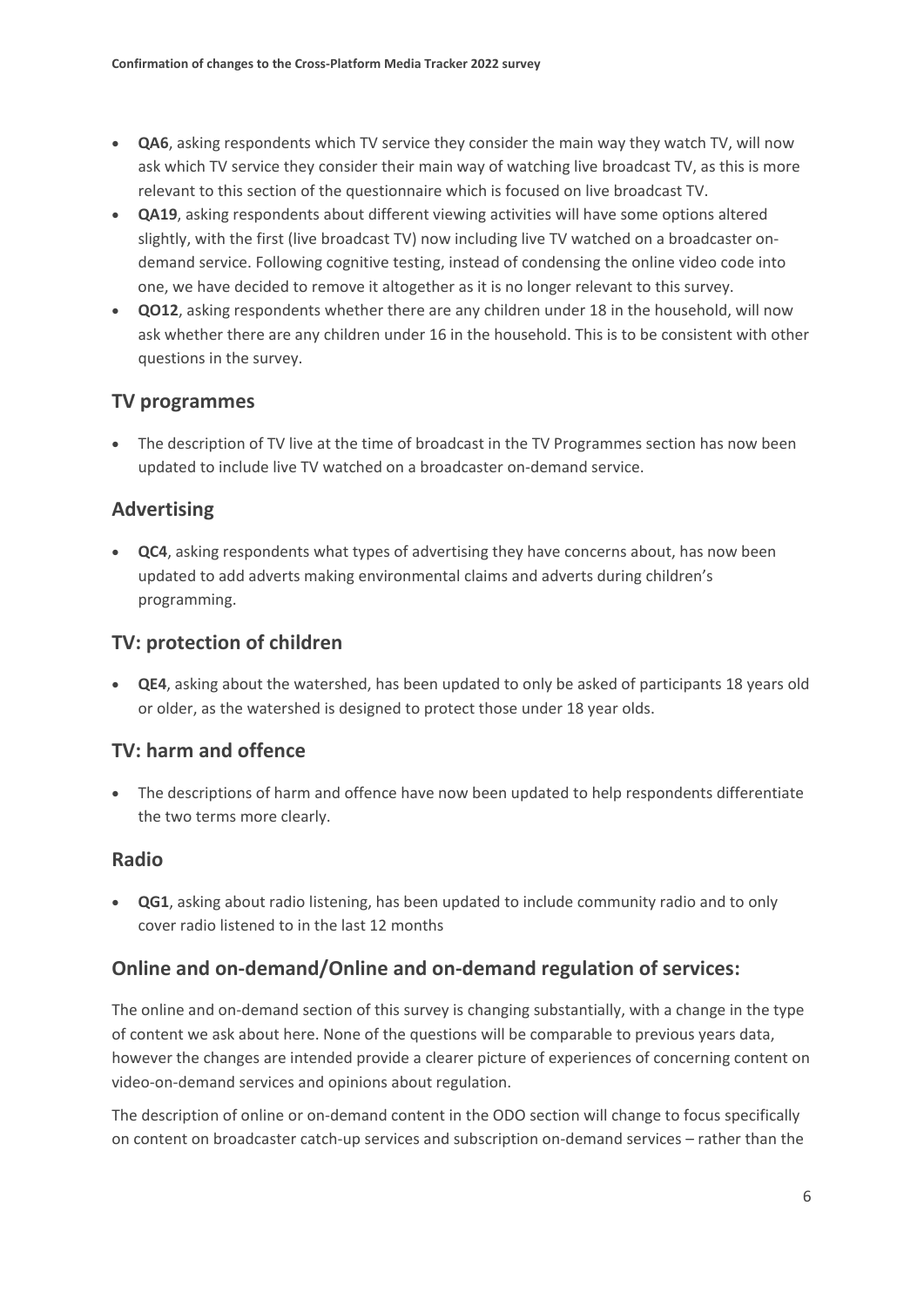more generic description of online or on-demand TV or video content (professionally produced audio or video programmes or clips of a quality similar to TV and/or radio stations).

- **QL1** will ask about content online or on-demand that has been concerning to yourself, other adults or children, more closely matching the TV Harm and Offence section of this questionnaire.
- **QL2,** asking what they have seen that is concerning, will become an open-ended question.
- **QL3A,** which asks which service the concerning content was seen on**,** will become an openended question.
- **QM1** will be edited to reflect the distinct regulatory environments between some video ondemand services and others. It will instead focus on broadcaster catch up services and online subscriptions services separately.
- **QM2** will be streamlined to only focus on broadcaster catch up services and online subscription services separately.
- **QM3** will now be focused only on broadcast catch up services to aid comprehension
- **QM4** will be streamlined to only focus on broadcaster catch up and online subscription services separately.

### **3.3 New questions to be added**

We have also included some additional questions in the survey:

#### **Demographics**

- A new question asking respondents whether their gender is the same as that assigned at birth. This is because some groups may find certain content offensive that others may not and it is important to ensure we have a representative sample of the UK population.
- Two new questions asking respondents about their gender identity and their sexuality. This is to ensure we have a representative sample of the UK population.

#### **TV section**

- Three new questions asking respondents which specific TV channels or services they have watched in the last 12 months.
- A new question asking respondents which devices they have used to watch any kind of TV content, including both live broadcasts and on-demand services

#### **TV advertising section**

- A new question asking for further detail from respondents with concerns about inappropriate advertising in children's programming/ before the watershed.
- A new question asking for further detail from respondents with concerns about TV advertising involving environmental claims.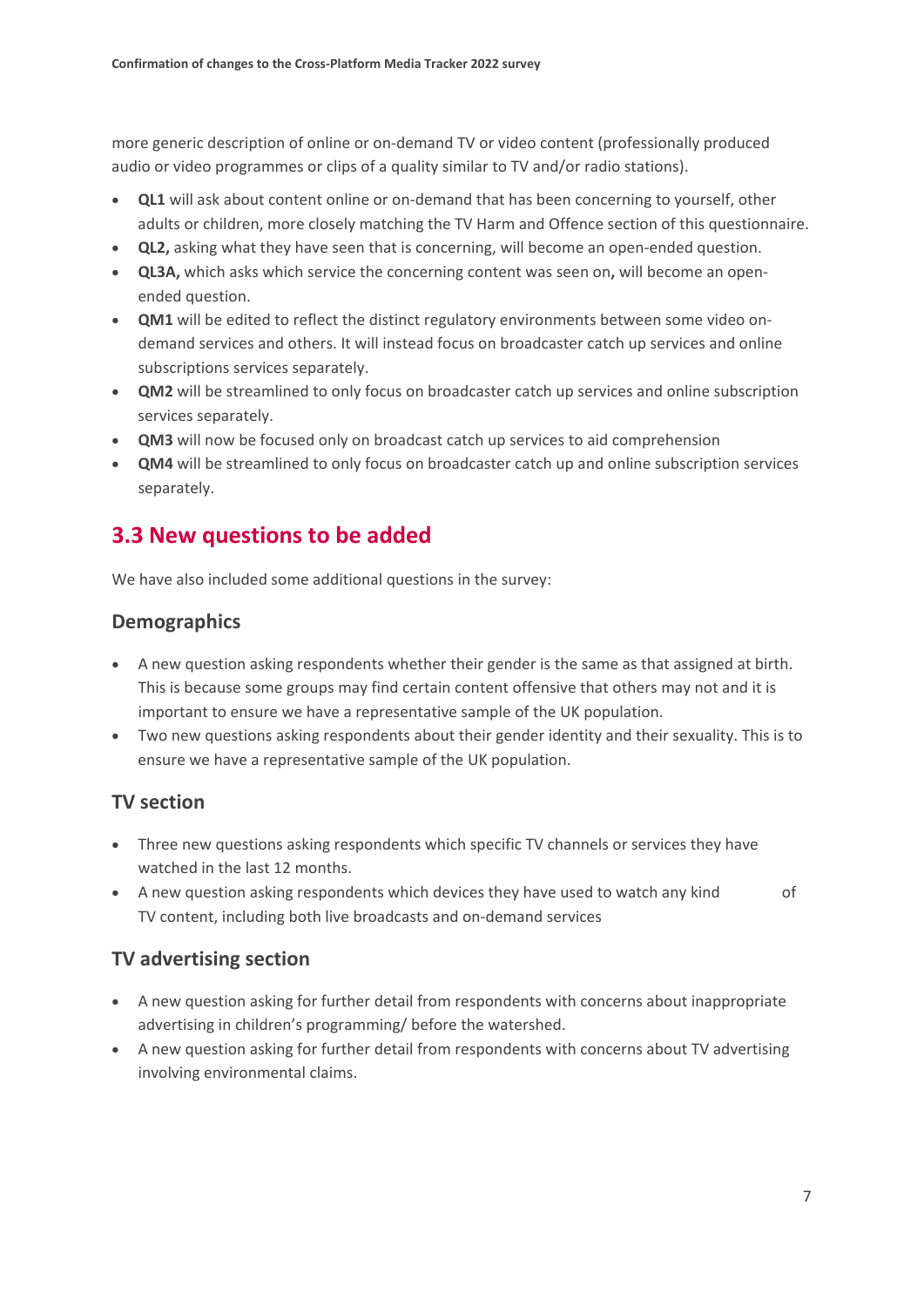#### **TV harms and offences section**

- A new question asking respondents their views on when/where programmes depicting sexual violence should be shown.
- A new question asking respondents who are parents or guardians whether they are concerned about anything their child has watched on TV in the last 12 months.
- A new question asking respondents who are parents or guardians and are concerned about something their child has watched on TV in the last 12 months what it was that they found concerning.

#### **Radio section**

• Three new questions asking respondents who have heard something offensive on the radio in the last 12 months what it was that they found offensive, what type of programme they were listening to at the time, and how they reacted to it.

#### **On-demand harms and offences section**

• Two new questions asking respondents who are parents or guardians whether they are concerned about anything their child has watched on online or on-demand TV services in the last 12 months, and what it was that they found concerning.

#### **On-demand regulation section**

- A new question asking respondents what their views are on the current levels of regulation in online and on-demand services, compared to broadcast TV services.
- A new question asking respondents whether they use any PIN-controls on their television or online services.
- A new question asking respondents whether they were aware of UK broadcaster on-demand services offering information about the age suitability of programmes.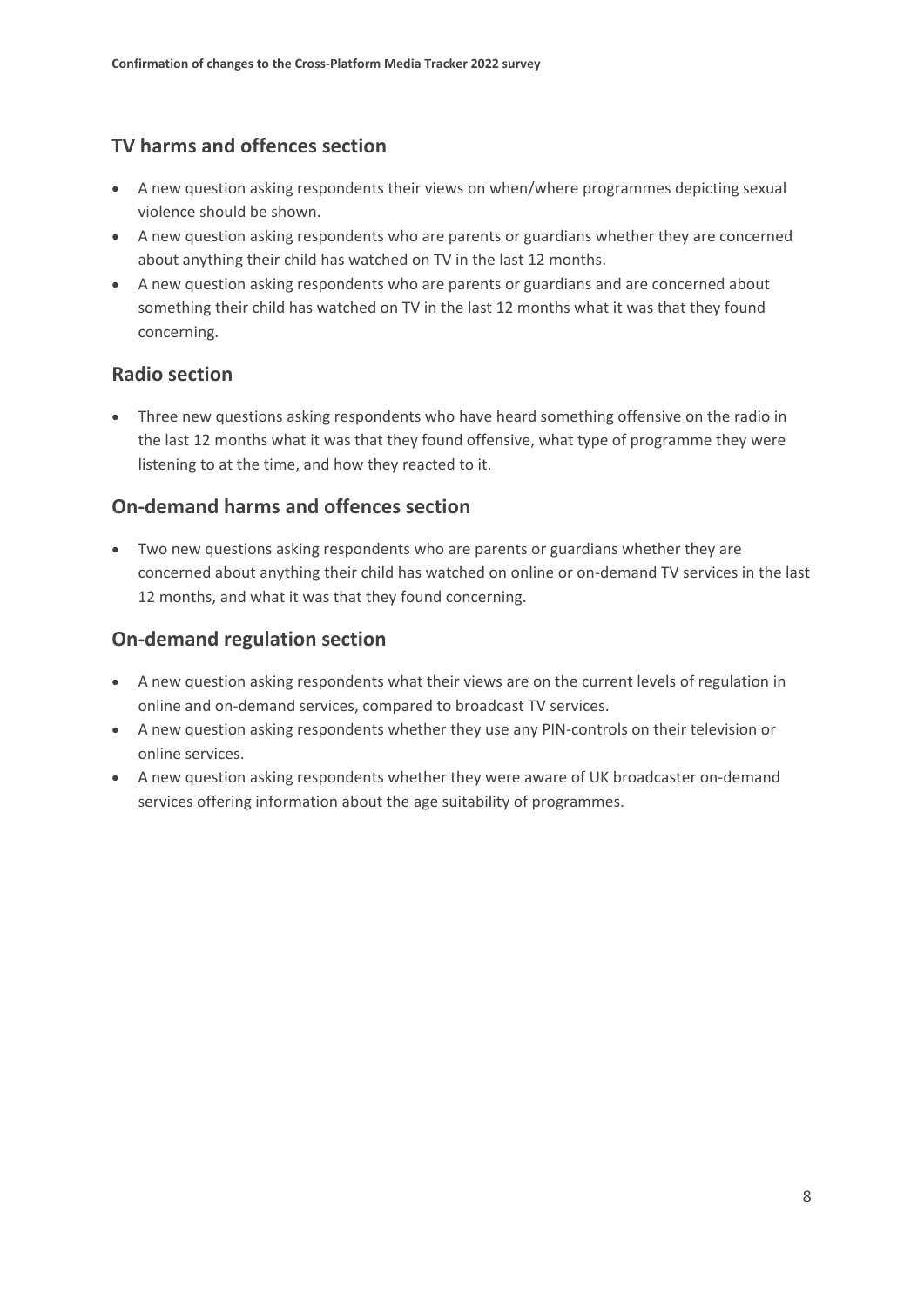## Changes to Teens Tracker questionnaire

## **4.1 Questions removed**

#### **TV section**

Specific reasons for these cuts can be found in Section 3.1 above.

- **QA2** asking respondents how many TVs they own
- **QA2i** asking respondents whether any of their TVs are smart TVs
- **QA7** asking respondents with a set top box receiver whether their set top box receiver has been connected to a broadband service in the last 12 months
- **QA8** asking respondents with satellite TV whether they pay a subscription or only receive freeto-air channels
- **QA10** asking respondents which media devices they have connected to a TV set in the last 12 months
- **QA11** asking respondents which media devices they have connected to a broadband service as well as a TV set in the last 12 months
- **QA12** asking respondents which games consoles they have in their household
- **QA13** asking which games consoles they have connected to a TV set in the home in the last 12 months
- **QA14** asking which games consoles they have connected to a broadband service, as well as a TV set, in the last 12 months
- **QA15i** asking respondents which communications devices they have connected to a broadband service in the last 12 months
- **QA17** asking respondents which communications devices they have connected to a broadband service as well as a TV set in the last 12 months
- **QA21** asking respondents whether they have watched YouTube in the last 12 months
- **QA23** asking respondents who watch broadband catch-up services the specific reasons why they watch broadcast catch-up services.
- **QA24** asking respondents who watch broadcast catch-up services the main reason why they watch broadband catch-up services.

#### **On-demand harms and offences section**

• **QL6** asking respondents which device they were using to watch the offensive content they viewed on on-demand services.

#### **On-demand regulation section**

These questions are being removed as they are no longer relevant to the types of services we ask about.

• **QM5** asking respondents whether they have noticed any reporting tools while using on-line or on-demand TV services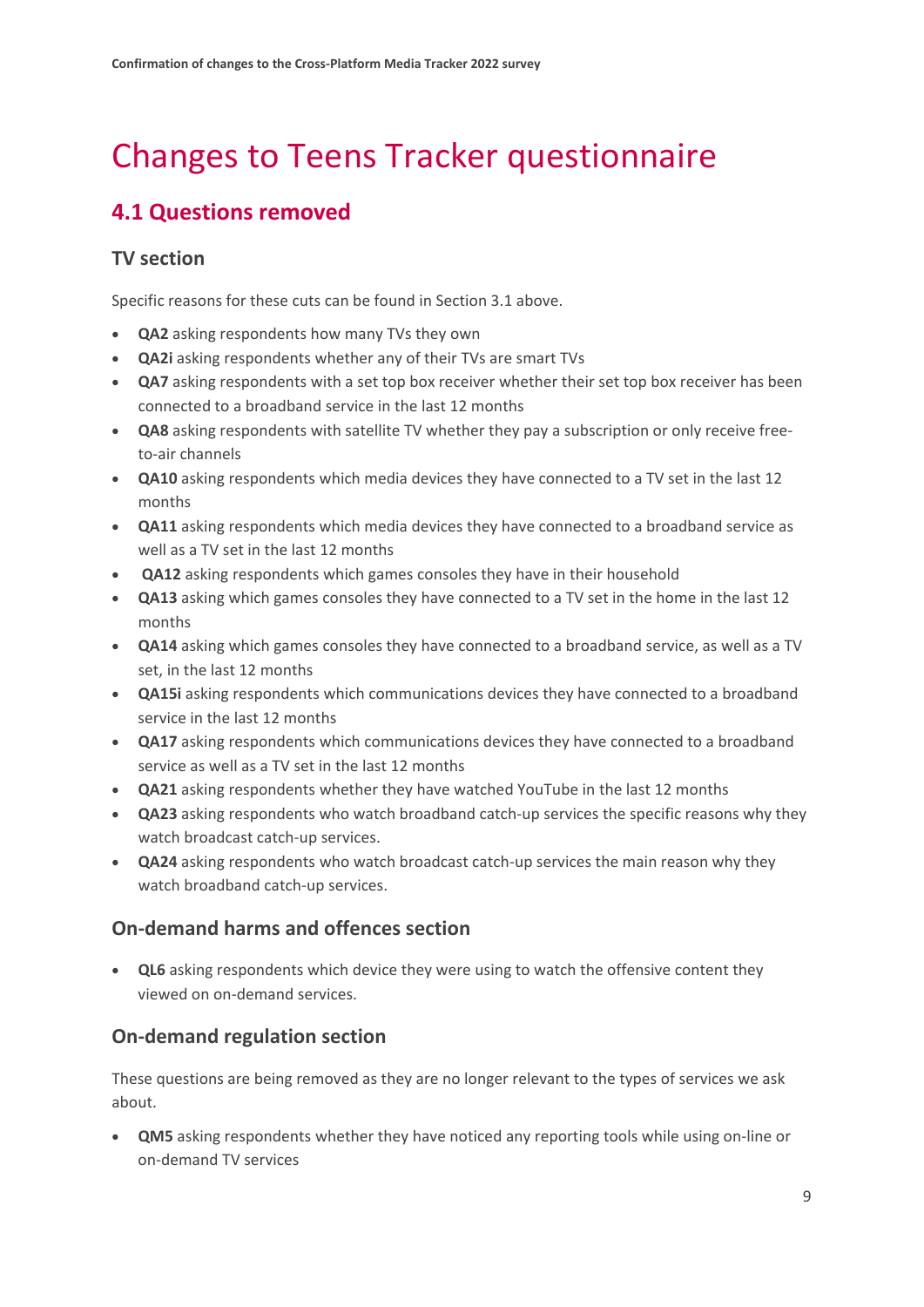- **QM5a** asking respondents who have noticed any reporting tools while using on-line or ondemand TV services which services they have seen these on
- **QM6** asking respondents who have noticed any reporting tools while using on-line or ondemand TV services whether they have ever used them

#### **ODO – Device-based content regulation**

This section has been cut as it is no longer relevant to the purposes of this survey.

- **QN2** asking respondents whether they regularly play online games
- **QN3** asking respondents whether they have seen anything to cause them concern while online gaming
- **QN4** asking respondents what kinds of things caused them concern while online gaming

### **4.2 Questions with substantial amends**

- **QA1**, asking respondents whether they have and use broadband at home, will now ask about internet access at home, as some may use alternative methods such as mobile data or satellite internet.
- **QA6**, asking respondents which TV service they consider the main way they watch TV, will now ask which TV service they consider their main way of watching live broadcast TV, as this is more relevant to this section of the questionnaire which is focused on live broadcast TV.
- **QA19**, asking respondents about different viewing activities, will have some options altered slightly, with the first (live broadcast TV) now including live TV watched on a broadcaster ondemand service. Following cognitive testing, instead of condensing the online video code into one, we have decided to remove it altogether as it is no longer relevant to this survey.

The online and on-demand section of this survey is changing substantially, with a change in the type of content we ask about here. None of the questions will be comparable to previous years data, however it should provide a clearer picture of experiences of concerning content on video-ondemand services, and opinions about regulation.

- The description of online or on-demand content in the ODO section will change to focus specifically on content on broadcaster or subscription on-demand services – rather than the more generic description of online or on-demand TV or video content (professionally produced audio or video programmes or clips of a quality similar to TV and/or radio stations).
- **QL2** and **QL3A** will become open-ended questions.
- **QM1** will be edited to reflect the distinct regulatory environments between some video-ondemand services and others. It will instead focus on broadcaster catch up services and online subscriptions services separately.
- **QM2** will be streamlined to only focus on broadcaster catch-up services and online subscription services separately.
- QM3 will now be focused only on broadcast catch up services to aide comprehension.